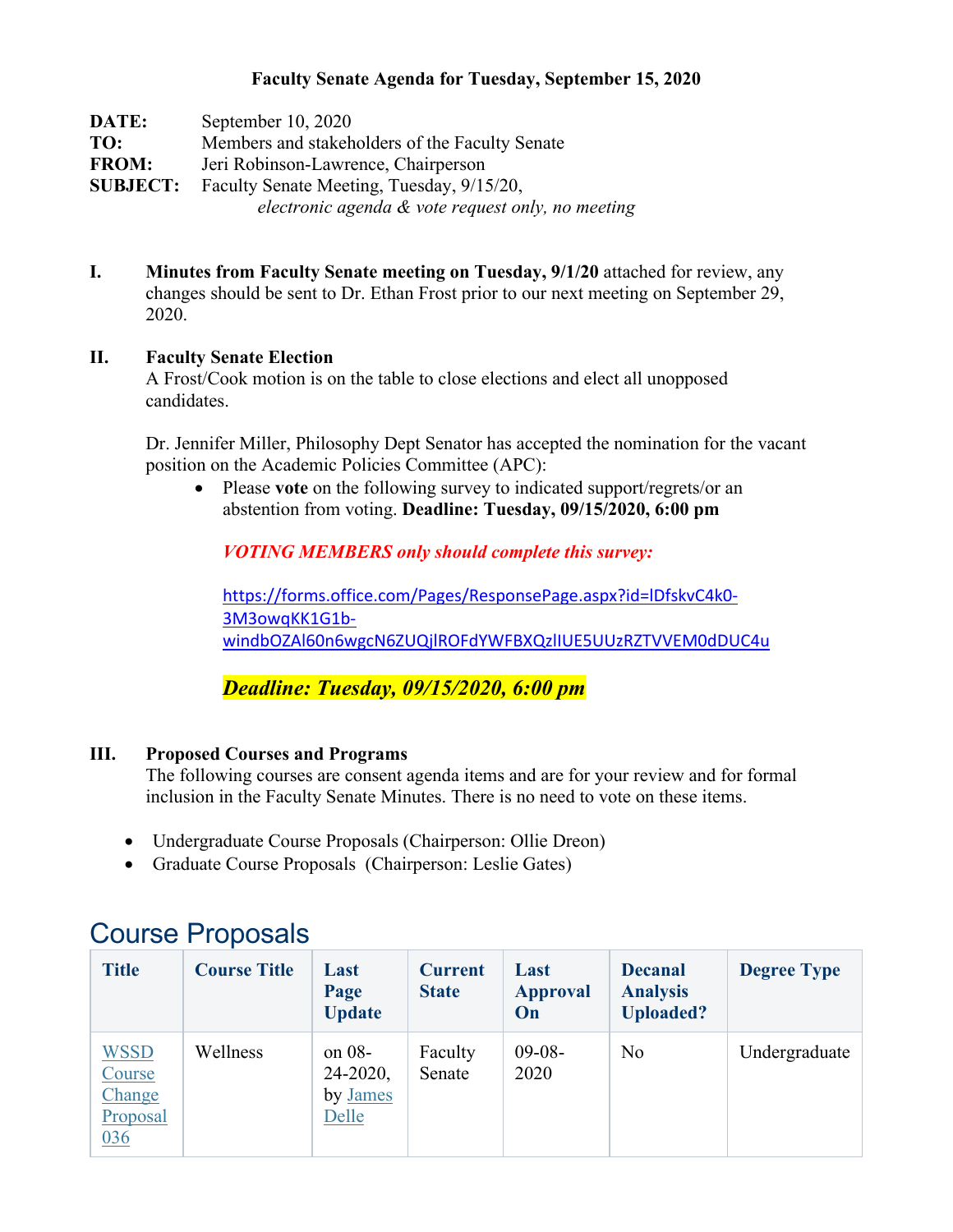| <b>Title</b>                                           | <b>Course Title</b>                                      | Last<br>Page<br><b>Update</b>                  | <b>Current</b><br><b>State</b> | Last<br><b>Approval</b><br>On | <b>Decanal</b><br><b>Analysis</b><br><b>Uploaded?</b> | <b>Degree Type</b> |
|--------------------------------------------------------|----------------------------------------------------------|------------------------------------------------|--------------------------------|-------------------------------|-------------------------------------------------------|--------------------|
| <b>WSSD</b><br><b>New</b><br>Course<br>Proposal<br>033 | Sport<br>Fundraising<br>and<br>Development<br>Principles | on $04-$<br>$13 - 2020$ ,<br>by James<br>Delle | Faculty<br>Senate              | $09-08-$<br>2020              | N <sub>o</sub>                                        | Undergraduate      |

# Curriculum Proposals Requiring Approval

| <b>Title</b>                                            | <b>Program</b><br><b>Name</b>                                         | Last<br>Page<br><b>Update</b>                  | <b>Curren</b><br>t State | Last<br><b>Approva</b><br>l On | <b>Decanal</b><br><b>Analysis</b><br><b>Uploaded</b> | <b>Degree</b><br><b>Type</b> |
|---------------------------------------------------------|-----------------------------------------------------------------------|------------------------------------------------|--------------------------|--------------------------------|------------------------------------------------------|------------------------------|
| <b>WSSD</b><br>Curriculu<br>m Change<br>Proposal<br>035 | B.S. Sport<br>Administratio<br>$\mathbf n$                            | on 09-03-<br>2020,<br>by Laure<br>n Kaiser     | Faculty<br>Senate        | $09-08-$<br>2020               | N <sub>o</sub>                                       | Undergraduat<br>e            |
| <b>WSSD</b><br>Curriculu<br>m Change<br>Proposal<br>032 | M.Ed. Sport<br>Management                                             | on $05-29$ -<br>2020,<br>by Tiffan<br>y Wright | Faculty<br>Senate        | $09-09-$<br>2020               | No                                                   | Graduate                     |
| <b>MUSI</b><br>Curriculu<br>m Change<br>Proposal<br>044 | <b>BA</b> Music<br>and BA<br>Music with<br>emphasis in<br>Performance | on $05-11-$<br>2020,<br>by James<br>Delle      | Faculty<br>Senate        | $09-05-$<br>2020               | No                                                   | Undergraduat<br>e            |

### **IV. Report of the Faculty Senate Chairperson:**

- The faculty senate meeting originally scheduled for Tuesday, September 15, 2020 is being canceled due to our Middle States visit and responsibilities associated with the visit.
- Faculty Senate Meeting Dates Fall 2020 ( $1<sup>st</sup>$  and  $3<sup>rd</sup>$  Tuesday)
	- o September 1st
	- o September 15th \* *Starting meeting at 5:00 pm due to Middle States Meeting by Faculty Senate Leadership.September 15 the meeting is virtual and abbreviated*
	- o September 29th \* *Added meeting on 5th Tuesday of September due to Middle States visit*
	- $\circ$  October 6<sup>th</sup> and 20th.
	- $\circ$  November 3<sup>rd</sup> and 17<sup>th</sup>